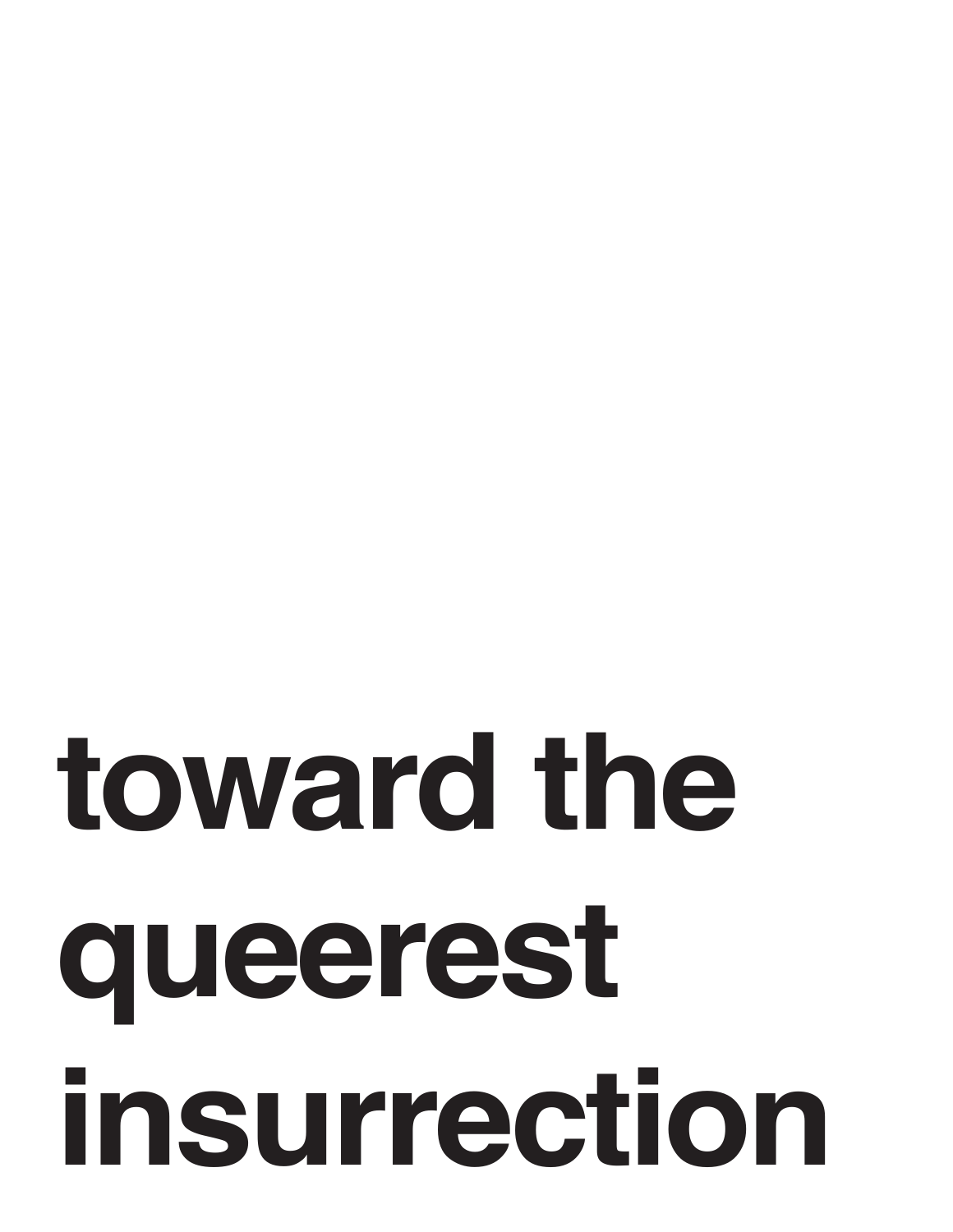

**Printed clandestinely by the Mary Nardini gang, criminal queers from Milwaukee, Wisconsin**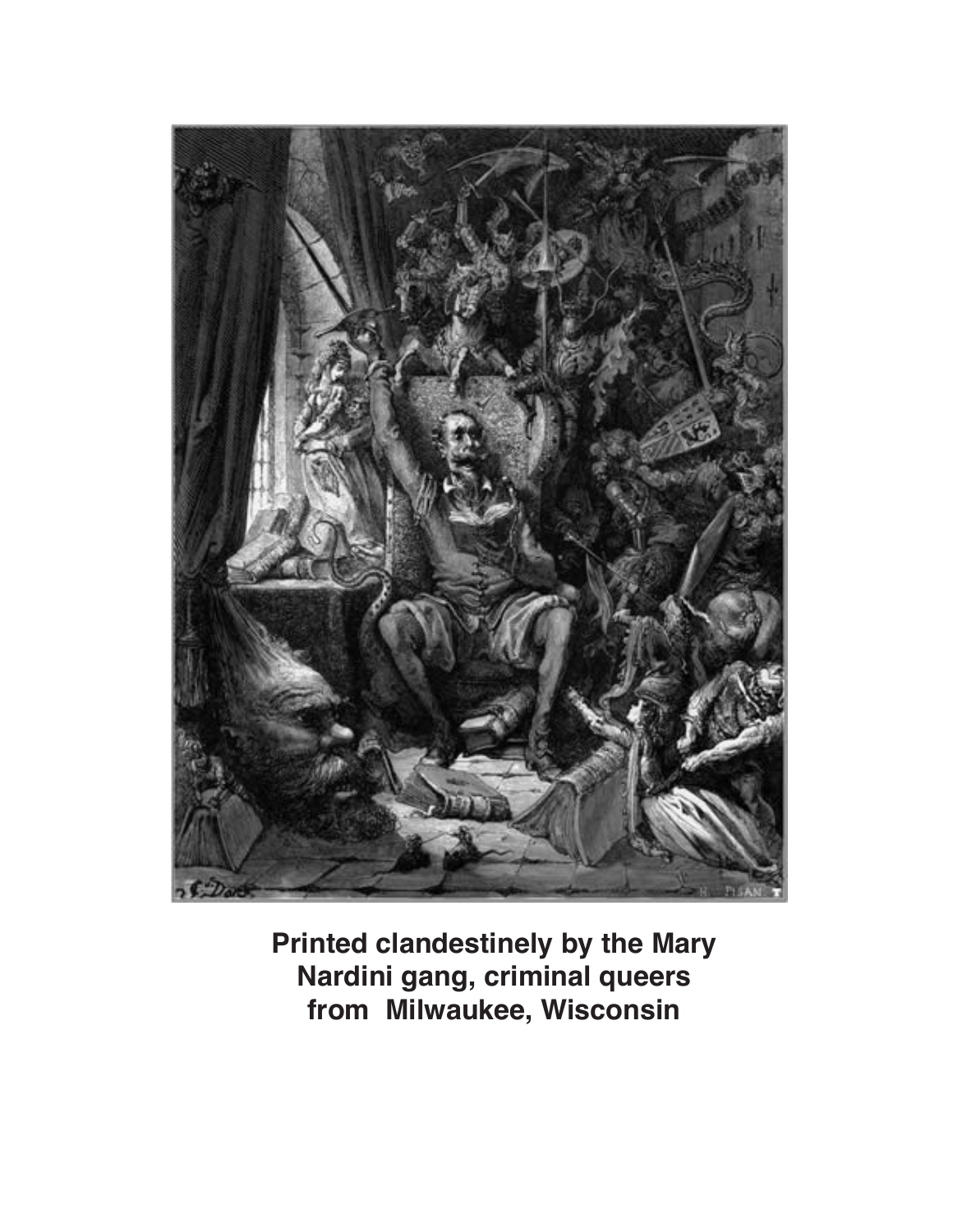#### **I** Some will read "queer" as synonymous with "gay and lesbian" or "LGBT". This reading falls short. While those who would fit within the constructions of "L", "G", "B" or "T" could fall within the discursive limits of queer, queer is not a stable area to inhabit. Queer is not merely another identity that can be tacked onto a list of neat social categories, nor the quantitative sum of our identities. Rather, it is the qualitative position of opposition to presentations of stability - an identity that problematizes the manageable limits of identity. Queer is a territory of tension, defined against the dominant narrative of white-hetero-monogamouspatriarchy, but also by an affinity with all who are marginalized, otherized and oppressed. Queer is the abnormal, the strange, the dangerous. Queer involves our sexuality and our gender, but so much more. It is our desire and fantasies and more still. Queer is the cohesion of everything in conflict with the heterosexual capitalist world. Queer is a total rejection of the regime of the Normal.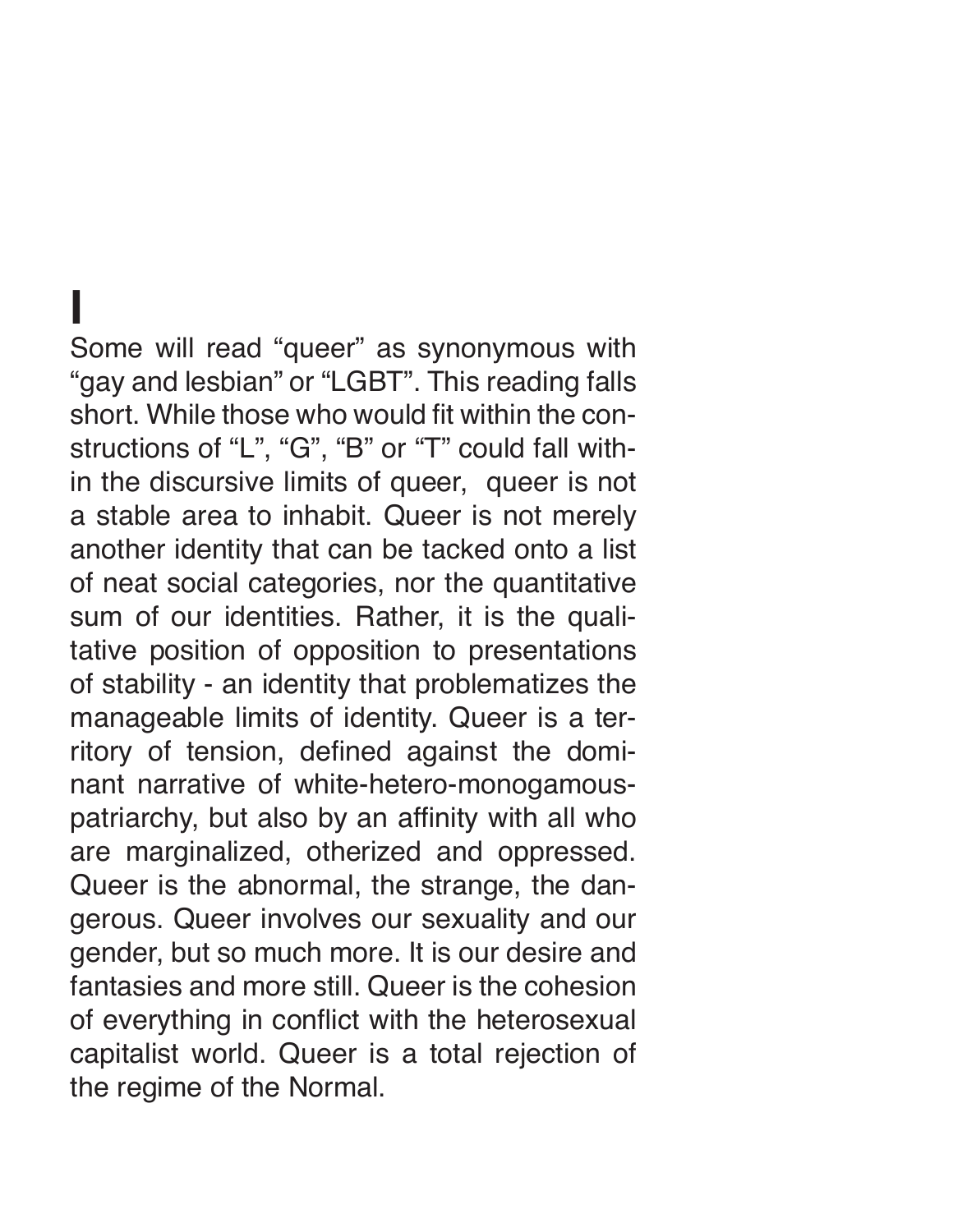### **II**

As queers we understand Normalcy. Normal, is the tyranny of our condition; reproduced in all of our relationships. Normalcy is violently reiterated in every minute of every day. We understand this Normalcy as the Totality. The Totality being the interconnection and overlapping of all oppression and misery. The Totality is the state. It is capitalism. It is civilization and empire. The totality is fence-post crucifixion. It is rape and murder at the hands of police. It is "Str8 Acting" and "No Fatties or Femmes". It is Queer Eye for the Straight Guy. It is the brutal lessons taught to those who can't achieve Normal. It is every way we've limited ourselves or learned to hate our bodies. We understand Normalcy all too well.

## **III**

When we speak of social war, we do so because purist class analysis is not enough for us. What does a marxist economic worldview mean to a survivor of bashing? To a sex worker? To a homeless, teenage runaway? How can class analysis, alone as paradigm for a revolution, promise liberation to those of us journeying beyond our assigned genders and sexualities? The Proletariat as revolutionary subject marginalizes all whose lives don't fit in the model of heterosexual-worker.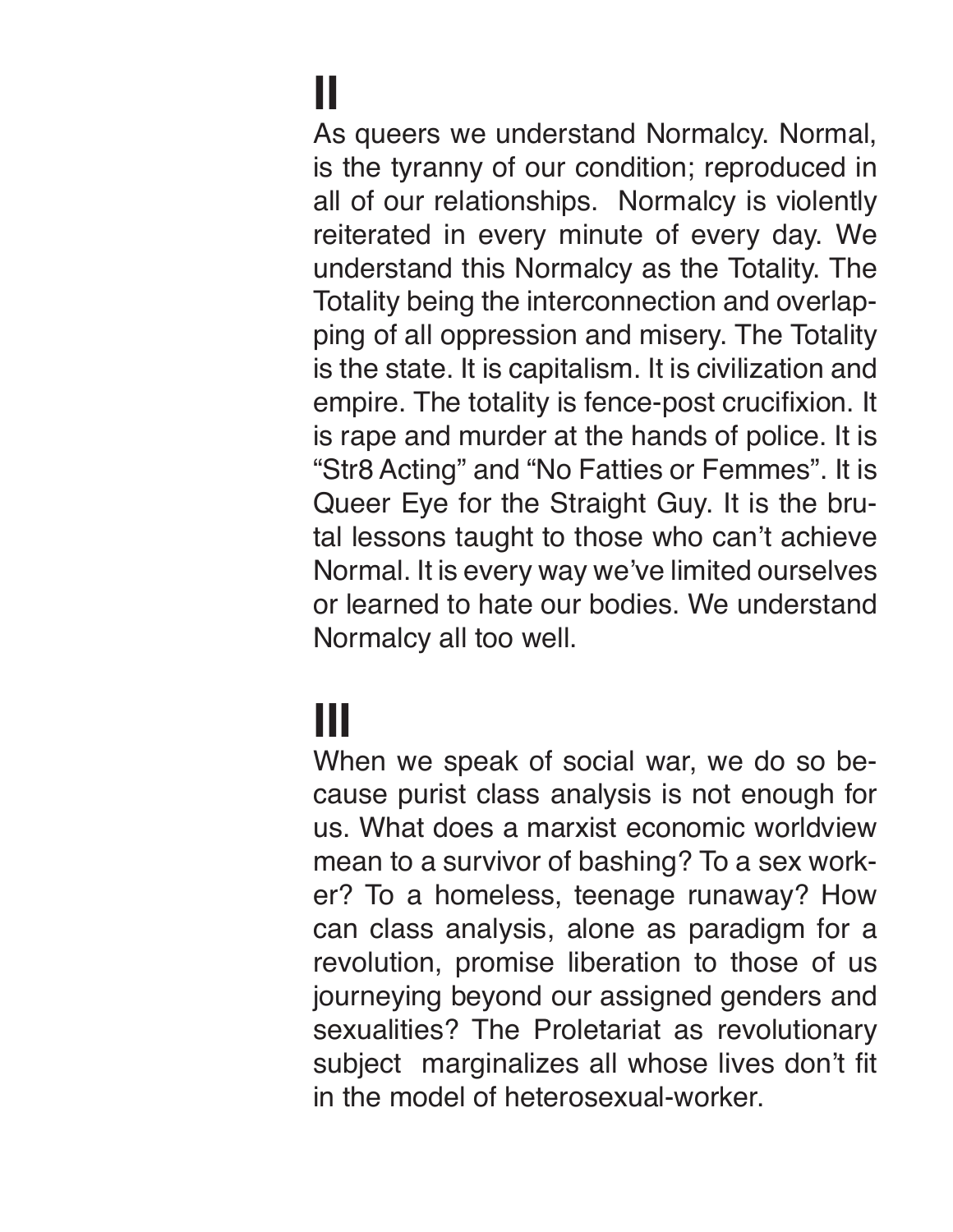Lenin and Marx have never fucked the ways we have.

We need something a bit more thorough - something equipped to come with teethgnashing to all the intricacies of our misery. Simply put, we want to make ruins of domination in all of its varied and interlacing forms. This struggle inhabiting every social relationship is what we know as social war. It is both the process and the condition of a conflict with this totality.

## **IV**

In the discourse of queer, we are talking about a space of struggle against this totality - against normalcy. By "queer", we mean "social war". And when we speak of queer as a conflict with all domination, we mean it.

## **V**

See, we've always been the other, the alien, the criminal. The story of queers in this civilization has always been the narrative of the sexual deviant, the constitutional psychopathic inferior, the traitor, the freak, the moral imbecile. We've been excluded at the border, from labor, from familial ties. We've been forced into concentration camps, into sex slavery, into prisons.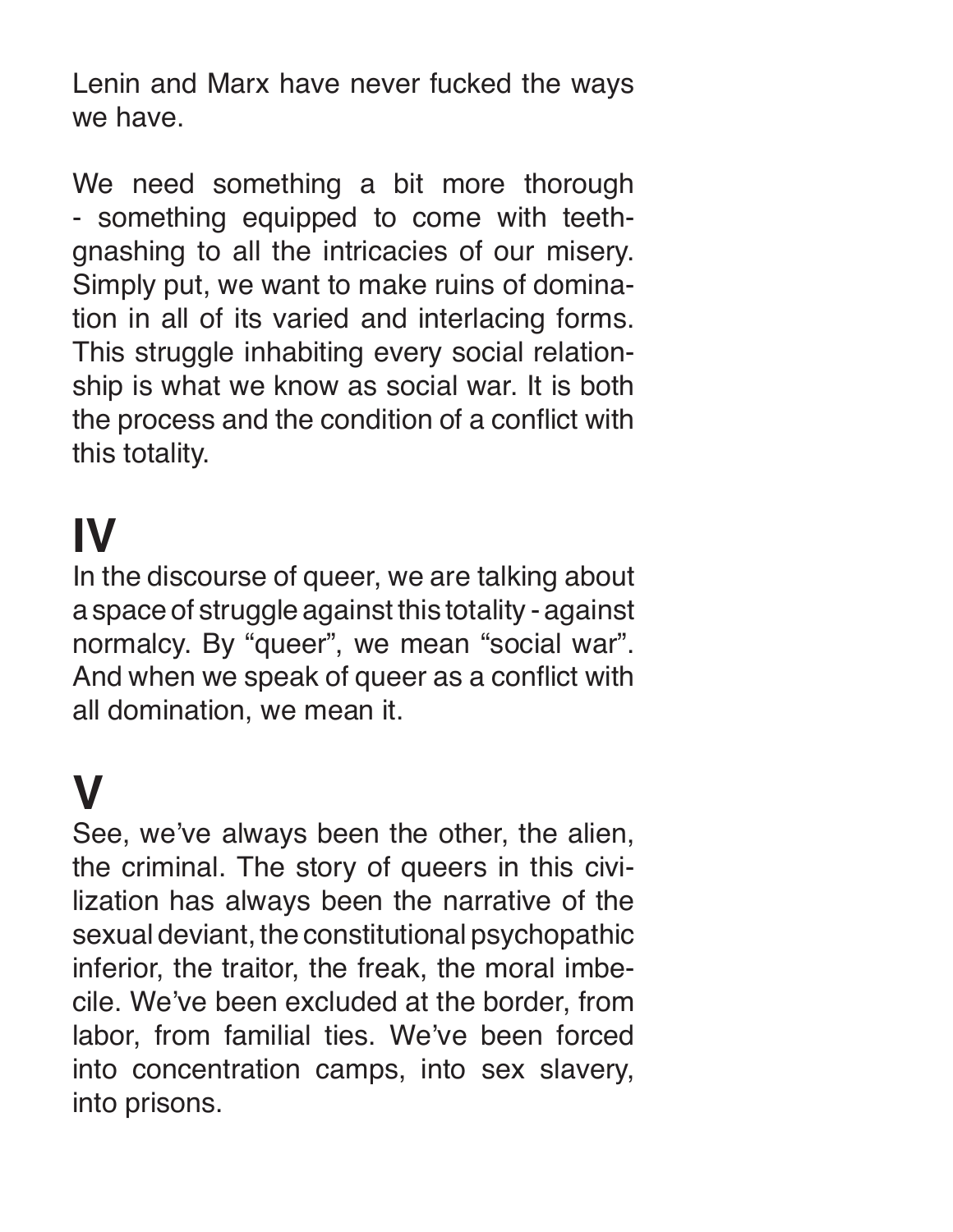The normal, the straight, the american family has always constructed itself in opposition to the queer. Straight is not queer. White is not of color. Healthy does not have HIV. Man is not woman. The discourses of heterosexuality, whiteness and capitalism reproduce themselves into a model of power. For the rest of us, there is death.

In his work, Jean Genet<sup>1</sup> asserts that the life of a queer, is one of exile - that all of the totality of this world is constructed to marginalize and exploit us. He posits the queer as the criminal. He glorifies homosexuality<sup>2</sup> and criminality as the most beautiful and lovely forms of conflict with the bourgeois world. He writes of the secret worlds of rebellion and joy inhabited by criminals and queers.

#### Quoth Genet, **"Excluded by my birth and tastes from the social order, I was not aware of its diversity. Nothing in the world was irrelevant: the stars on a general's sleeve,**

2 "homosexuality" used only as Genet uses it. When speaking of queers, we mean infinitely more.

<sup>1</sup> Jean Genet was a queer, criminal, vagabond who spent his early life traveling around Europe leaving a trail of sordid affairs in his wake. He was sentenced to life in prison after nearly a dozen arrests for theft, prostitution, vagrancy and lewd behavior. While in prison he took up writing and inspired Sarte and Picasso to petition the French government for his release. After his release, he was drafted into the military, only to be released for fucking fellow soldiers. The remainder of his life was marked by flirtations with various revolutionaries, philosophers, uprisings and intifadas. Genet's life is a beautiful example of revolutionary-criminal-queer-decadence.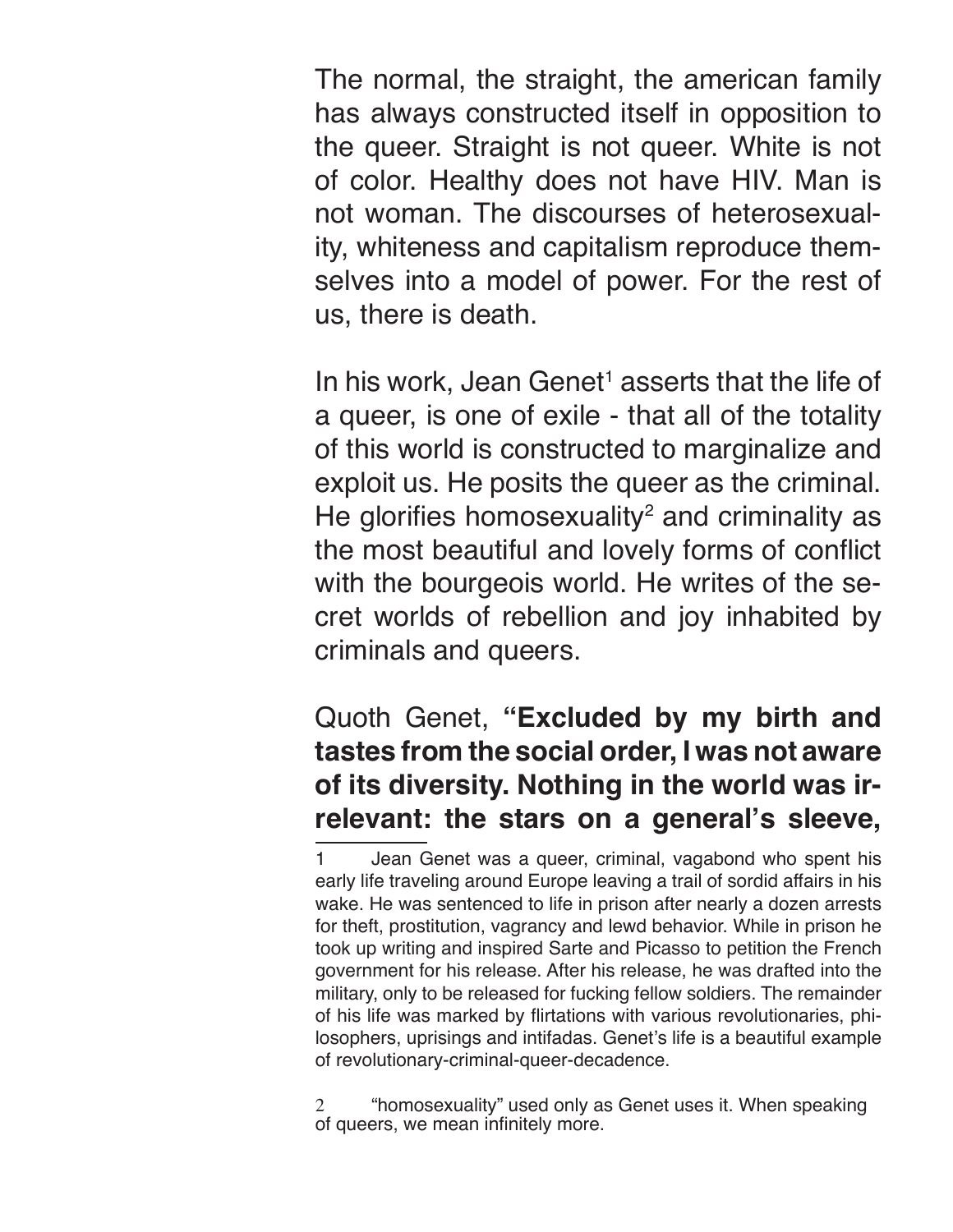**the stock-market quotations, the olive harvest, the style of the judiciary, the wheat exchange, flower-beds. Nothing. This order, fearful and feared, whose details were all inter-related, had a meaning: my exile."**

## **VI**

A fag is bashed because his gender presentation is far too femme. A poor transman can't afford his life-saving hormones. A sex worker is murdered by their client. A genderqueer persyn is raped because ze just needed to be "fucked straight". Four black lesbians are sent to prison for daring to defend themselves against a straight-male attacker.<sup>1</sup> Cops beat us on the streets and our bodies are being destroyed by pharmaceutical companies because we can't give them a dime.

Queers experience, directly with our bodies, the violence and domination of this world. Class, Race, Gender, Sexuality, Ability; while often these interrelated and overlapping categories of oppression are lost to abstraction, queers are forced to physically understand each. We've had our bodies and desires stolen from us, mutilated and sold back to us as a model of living we can never embody.

Free the New Jersey 4. And let's free everyone else while we're at it.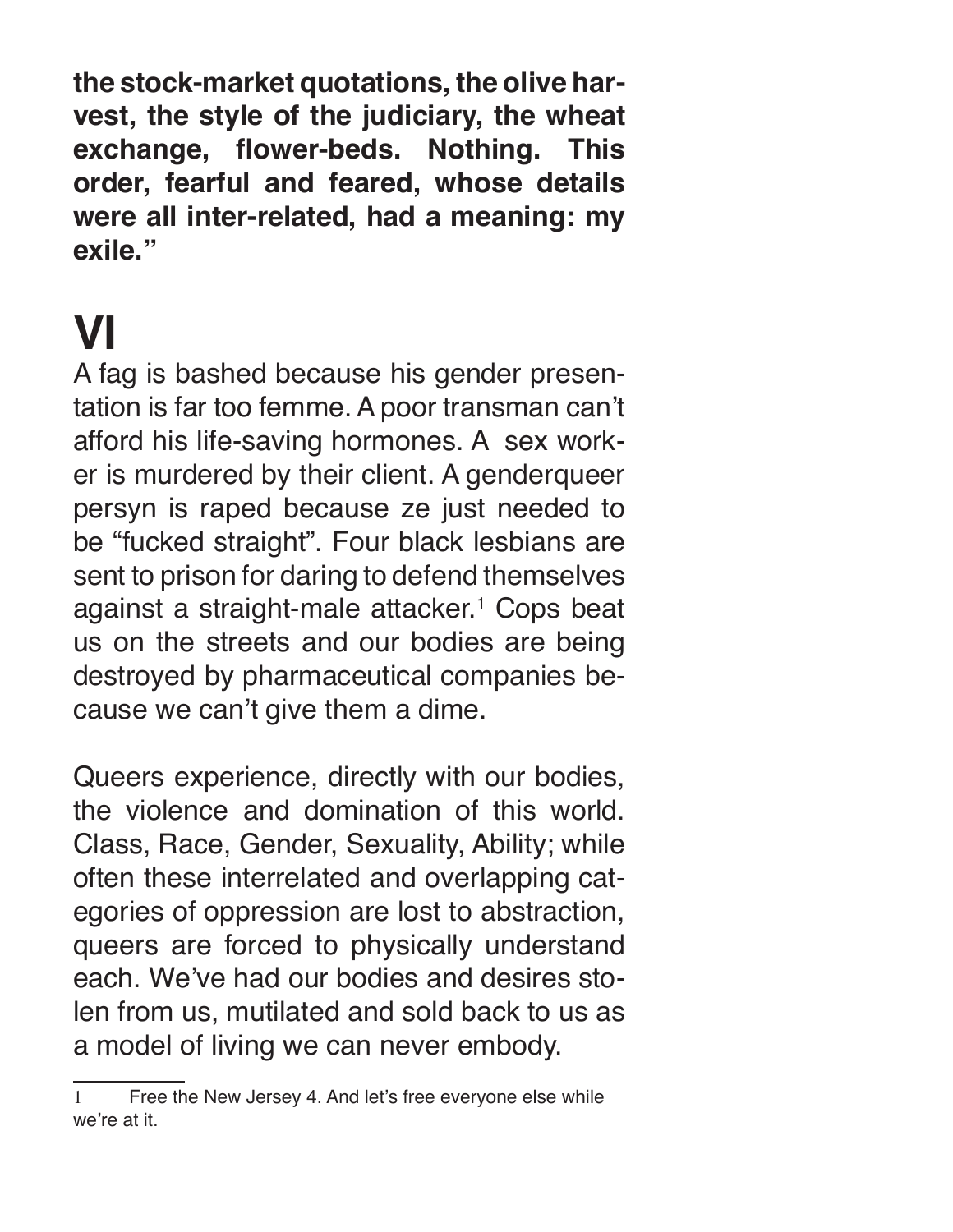Foucault says that **"power must be understood in the first instance as the multiplicity of force relations immanent in the sphere in which they operate and which constitute their own organization; as the processes which, through ceaseless struggles and confrontations, transforms, strengthens or reverses them; as the support which these force relations find in one another, thus forming a chain or system, or on the contrary, the disjunctions and contradictions which isolate them from one another; and lastly, as the strategies in which they take effect, whose general design or institutional crystallization is embodied in the state apparatus, in the formulation of the law, in the various social hegemonies."**

We experience the complexity of domination and social control amplified through heterosexuality. When police kill us, we want them dead in turn. When prisons entrap our bodies and rape us because our genders aren't similarly contained, of course we want fire to them all. When borders are erected to construct a national identity absent of people of color and queers, we see only one solution: every nation and border reduced to rubble.

## **VII**

The perspective of queers within the heteronormative world is a lens through which we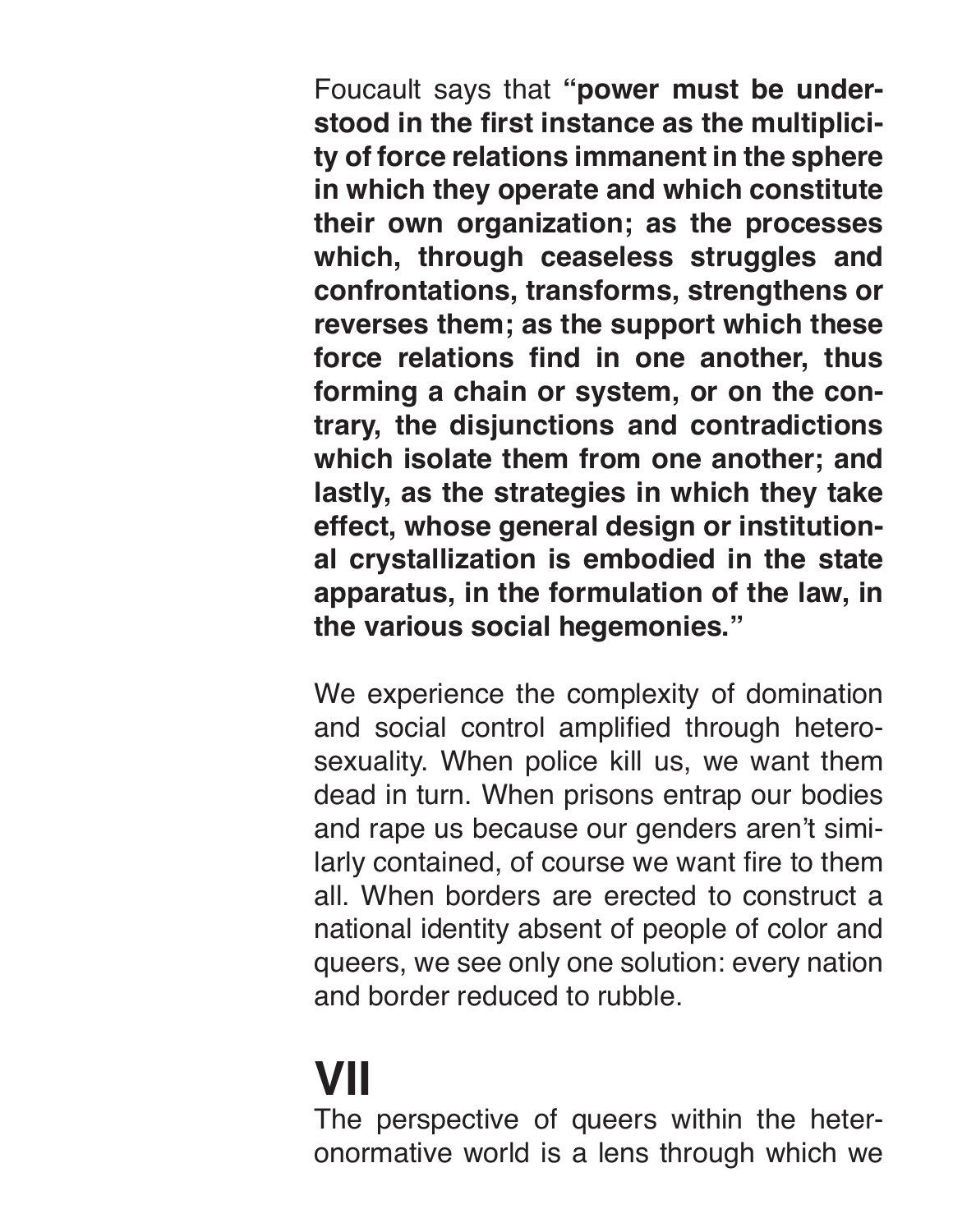can critique and attack the apparatus of capitalism. We can analyze the ways in which Medicine, the Prison System, the Church, the State, Marriage, the Media, Borders, the Mili-

tary and Police are used to control and destroy us. More importantly, we can use these cases to articulate a cohesive criticism of every way that we are alienated and dominated.

Queer is a position from which to attack the normative - more, a position from which to understand and attack the ways

**Cooper's Donuts was an all night donut shop on a seedy stretch of Main Street in Los Angeles. It was a regular hangout for street queens and queer hustlers at all hours of the night. Police harassment was a regular fixture of the Cooper's, but one May night in 1959, the queers fought back. What started with customers throwing donuts at the police escalated into full-on street fighting. In the ensuing chaos, all of the donut-wielding rebels escaped into the night.**

in which normal is reproduced and reiterated. In destabilizing and problematizing normalcy, we can destabilize and become a problem for the Totality.

The history of organized queers was borne out of this position. The most marginalized transfolk, people of color, sex workers - have always been the catalysts for riotous explosions of queer resistance. These explosions have been coupled with a radical analysis wholeheartedly asserting that the liberation for queer people is intrinsically tied to the annihilation of capitalism and the state. It is no wonder, then, that the first people to publicly speak of sexual liberation in this country were anarchists, or that those in the last century who struggled for queer liberation also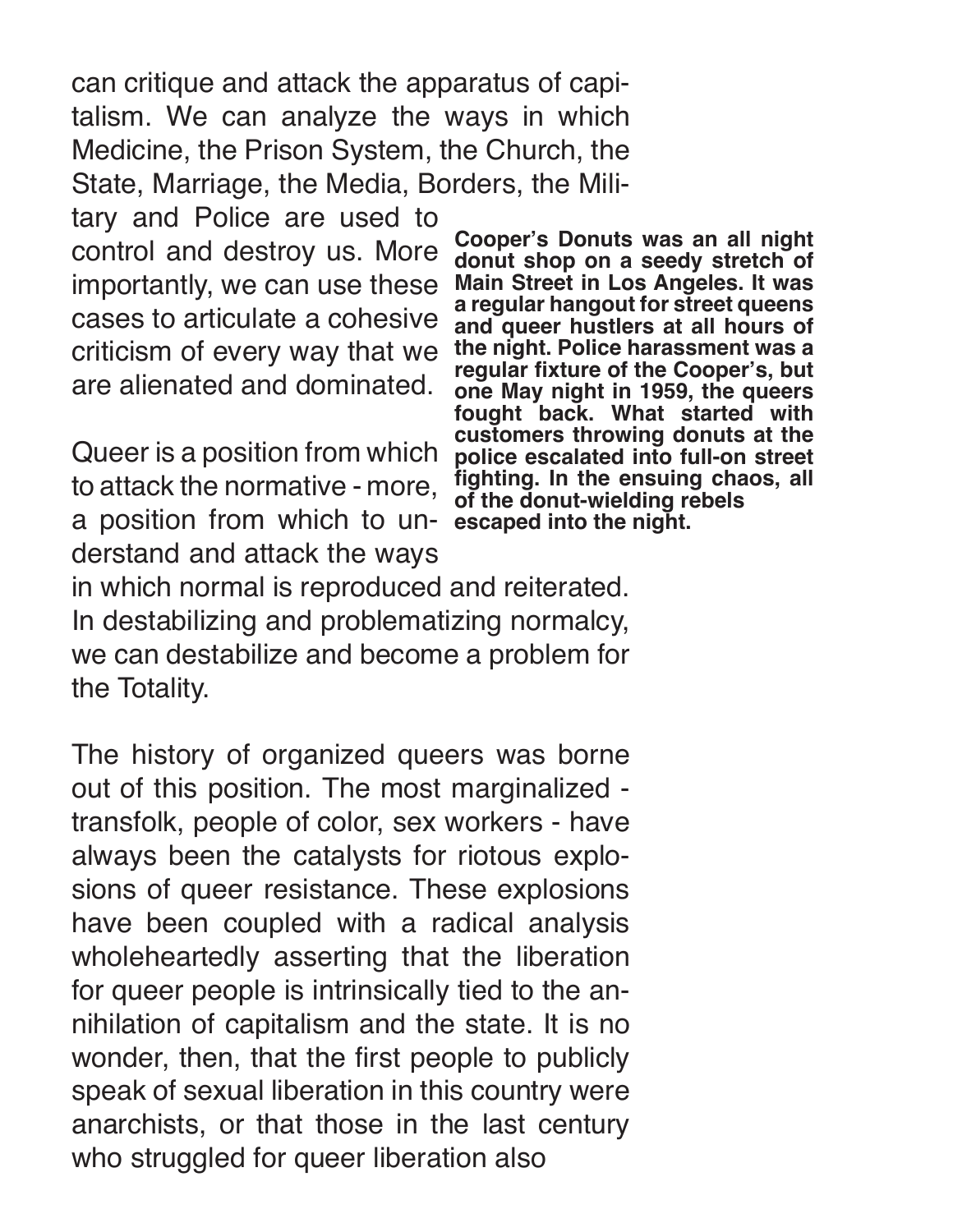simultaneously struggled against capitalism, racism and patriarchy and empire. This is our history.

# **VIII**

If history proves anything, it is that capitalism has a treacherous recuperative tendency to pacify radical social movements. It works rather simply, actually. A group gains privilege and power within a movement, and shortly thereafter sell their comrades out. Within a couple years of stonewall, affluent-gay-white-males had thoroughly marginalized everyone that had made their movement possible and abandoned their revolution with them.

It was once that to be queer was to be in direct conflict with the forces of control and domination. Now, we are faced with a condition of utter stagnation and sterility. As always, Capital recuperated brick-throwing street queens into suited politicians and activists. There are logcabin-Republicans and "stonewall" refers to gay Democrats. There are gay energy drinks and a "queer" television station that wages war on the minds, bodies and esteem of impressionable youth. The "LGBT" political establishment has become a force of assimilation, gentrification, capital and state-power. Gay identity has become both a marketable commodity and a device of withdrawal from struggle against domination.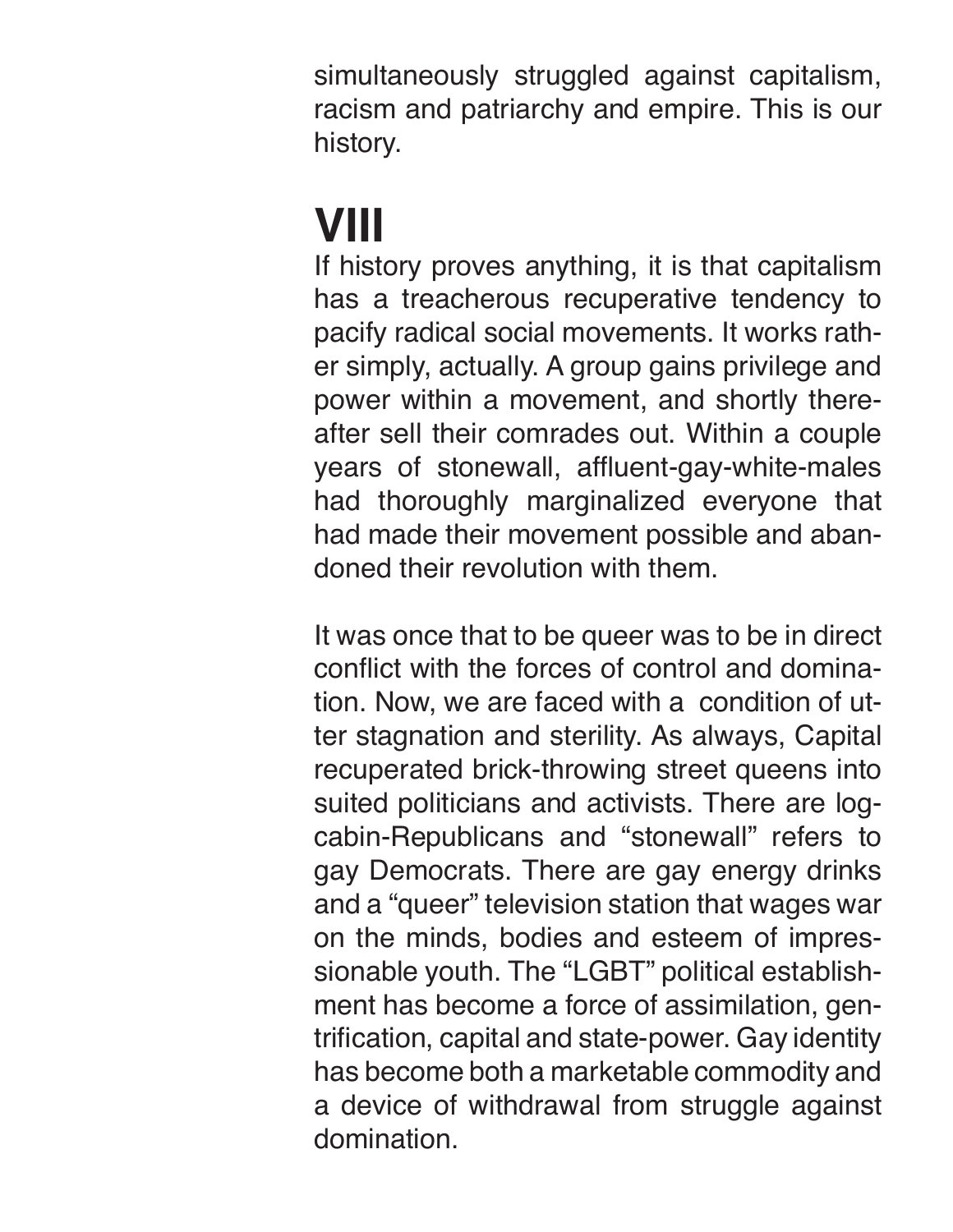Now they don't critique marriage, military or the state. Rather we have campaigns for queer assimilation into each. Their politics is advocacy for such grievous institutions, rather than the

annihilation of them all. "Gays can kill poor people around the world as well as straight people!" "Gays can hold the reigns of the state and capital as well straight people!" "We are just like you".

Assimilationists want nothing less than to construct the homosexual as normal - white, monogamous, wealthy, 2.5 children, SUVs with a white picket fence. This construction, of course, reproduces the stability of heterosexuality, whiteness, patriarchy, the gender binary, and capitalism itself.

If we genuinely want to make ruins of this totality, we need to make a break. We don't need inclusion into marriage, the

**One weekend in August of 1966 - Compton's, a twenty-four-hour caf- eteria in San Francisco's Tenderloin neighborhood - was buzzing with its usual late-night crowd of drag queens, hustlers, slummers, cruisers, runaway teens and neighborhood regulars. The restaurant's management became annoyed by a noisy young crowd of queens at one table who seemed to be spending a lot of time without spending a lot of money, and it called the police to roust them. A surly police officer, accustomed to manhandling Compton's clientele with impunity, grabbed the arm of one of the queens and tried to drag her away. She unexpected threw her coffee in his face, however, and a melee erupted: Plates, trays, cups and silverware flew through the air at the startled police who ran outside and called for backup. The custom- er's turned over the tables, smashed the plate-glass windows and poured**  inforcements arrived, street fighting<br>broke out all throughout the Compton's vicinity. Drag queens beat the **police with their heavy purses and kicked them with their high-heeled shoes. A police car was vandalized, a newspaper box was burnt to the ground and general havoc was raised all throughout the Tenderloin.**

military and the state. We need to end them. No more gay politicians, CEOs and cops. We need to swiftly and immediately articulate a wide gulf between the politics of assimilation and the struggle for liberation.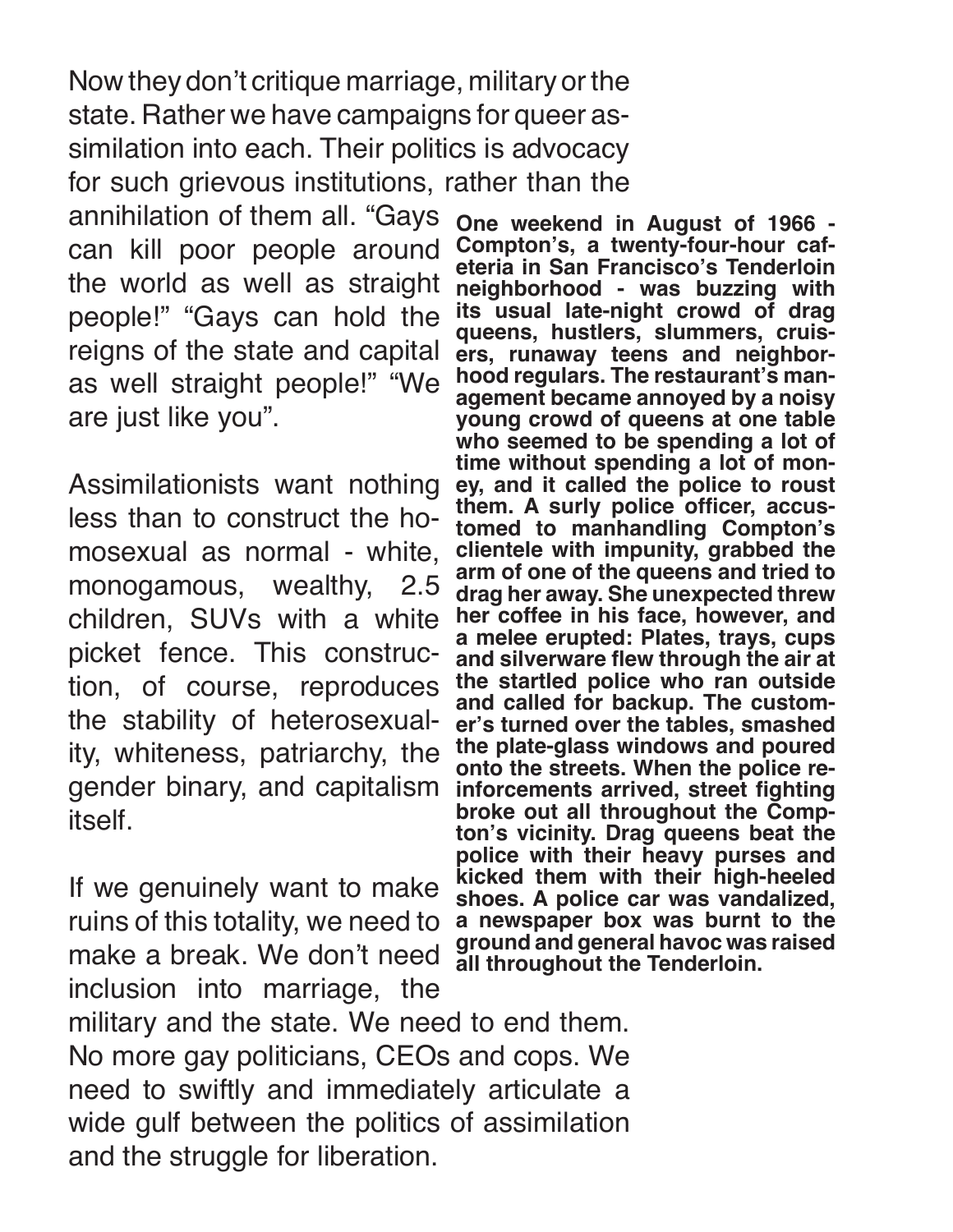**What began as an early morning raid**  wall Inn, escalated to four days of ri-<br>oting throughout Greenwich Village. **Police conducted the raid as usual; targeting people of color, transpeople and gender variants for harassment and violence. It all changed, though, when a bull-dyke resisted her arrest and several street queens began throwing bottles and rocks at the police. The police began beating folks, but soon people from all over the neighborhood rushed to the scene, swelling the rioters numbers to over 2,000. The vastly outnumbered police barricaded themselves inside the bar, while an uprooted parking meter was used as a battering ram by the crowd. Molotov cocktails were thrown at the bar. Riot police arrived on scene, but were unable to regain control of the**  ga line and sang songs amidst the **street fighting to mock the inability of the police to re-establish order. The rioting continued until dawn, only to be picked up again at nightfall of the subsequent days.**

We need to rediscover our riotous inheritance as queer anarchists. We need to destroy constructions of normalcy, and create instead a position based in our alienation from this normalcy, and one capable of dismantling it. We must use these positions to instigate breaks, not just from the assimilationist mainstream, but from capitalism itself. These positions can become tools of a social force ready to create a complete rupture with this world.

Our bodies have been born into conflict with this social order. We need to deepen that conflict and make it spread.

## **IX**

Susan Stryker writes that the state acts to **"regulate bodies, in ways both great and small, by enmeshing them within norms and expectations that determine what kinds of lives are deemed livable or useful and by shutting down the space of possibility and imaginative transformation where peoples' lives begin to exceed and escape the state's use for them."**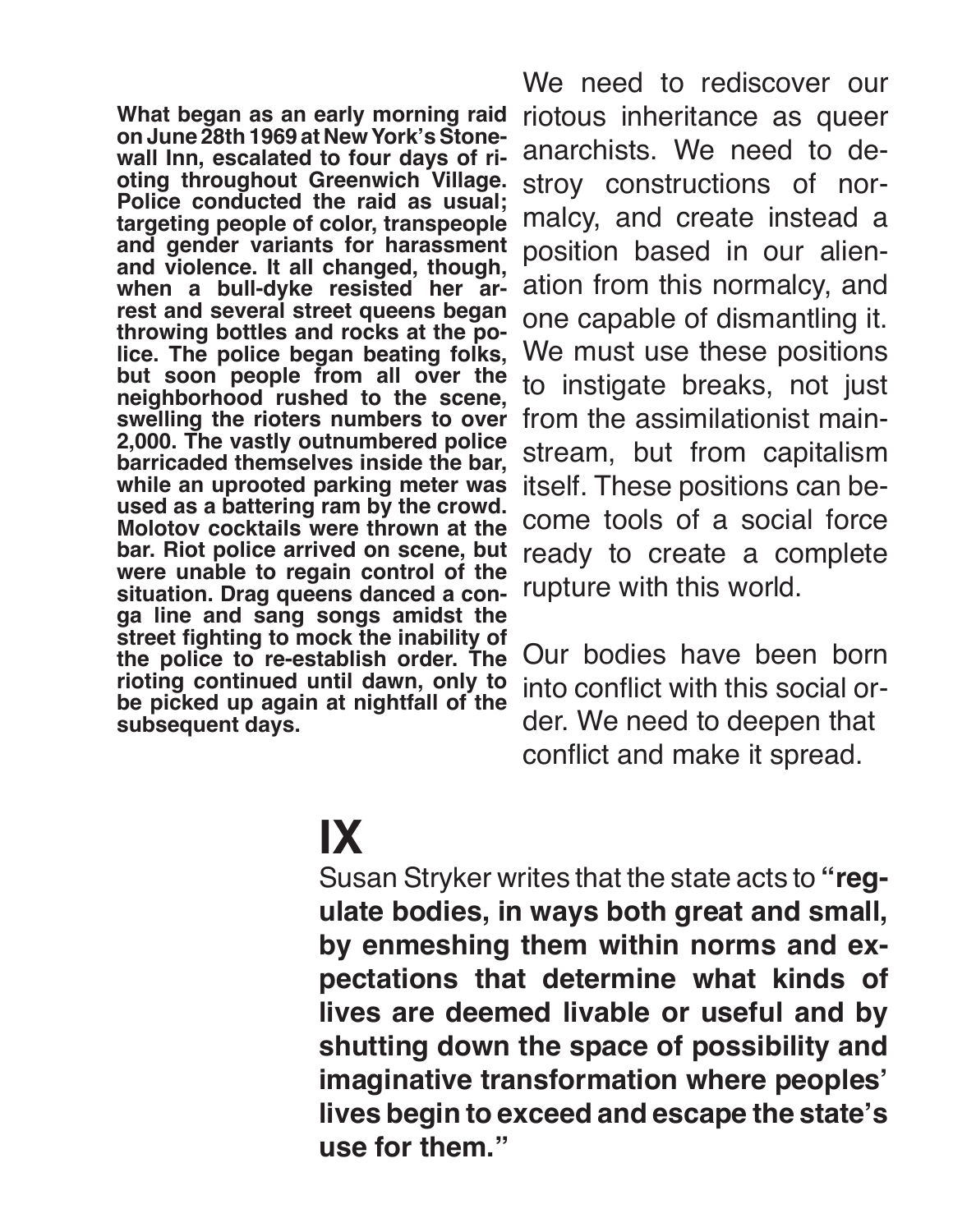We must create space wherein it is possible for desire to flourish. This space, of course, requires conflict with this social order. To desire, in a world structured to confine desire,

is a tension we live daily. We must understand this tension so that we can become powerful through it - we must understand it so that it can tear our confinement apart.

This terrain, born in rupture, must challenge oppression in its entirety. This of course, **others joined in on the fun!**means total negation of this

**On the night of May 21st 1979, in what has come to be known as the White Night Riots, the queer community of San Francisco was outraged and wanted justice for the murder of Harvey Milk. The outraged queers went to city hall where they smashed the windows and glass door of the building. The riotous crowd took to the streefronts and car windows, disabling buses and setting twelve San Francisco Police cruisers on fire. The rioting spread throughout the city as** 

world. We must become bodies in revolt. We need to delve into and indulge in power. We can learn the strength of our bodies in struggle for space for our desires. In desire we'll find the power to destroy not only what destroys us, but also those who aspire to turn us into a gay mimicry of that which destroys us. We must be in conflict with regimes of the normal. This means to be at war with everything.

If we desire a world without restraint, we must tear this one to the ground. We must live beyond measure and love and desire in ways most devastating. We must come to understand the feeling of social war. We can learn to be a threat, we can become the queerest of insurrections.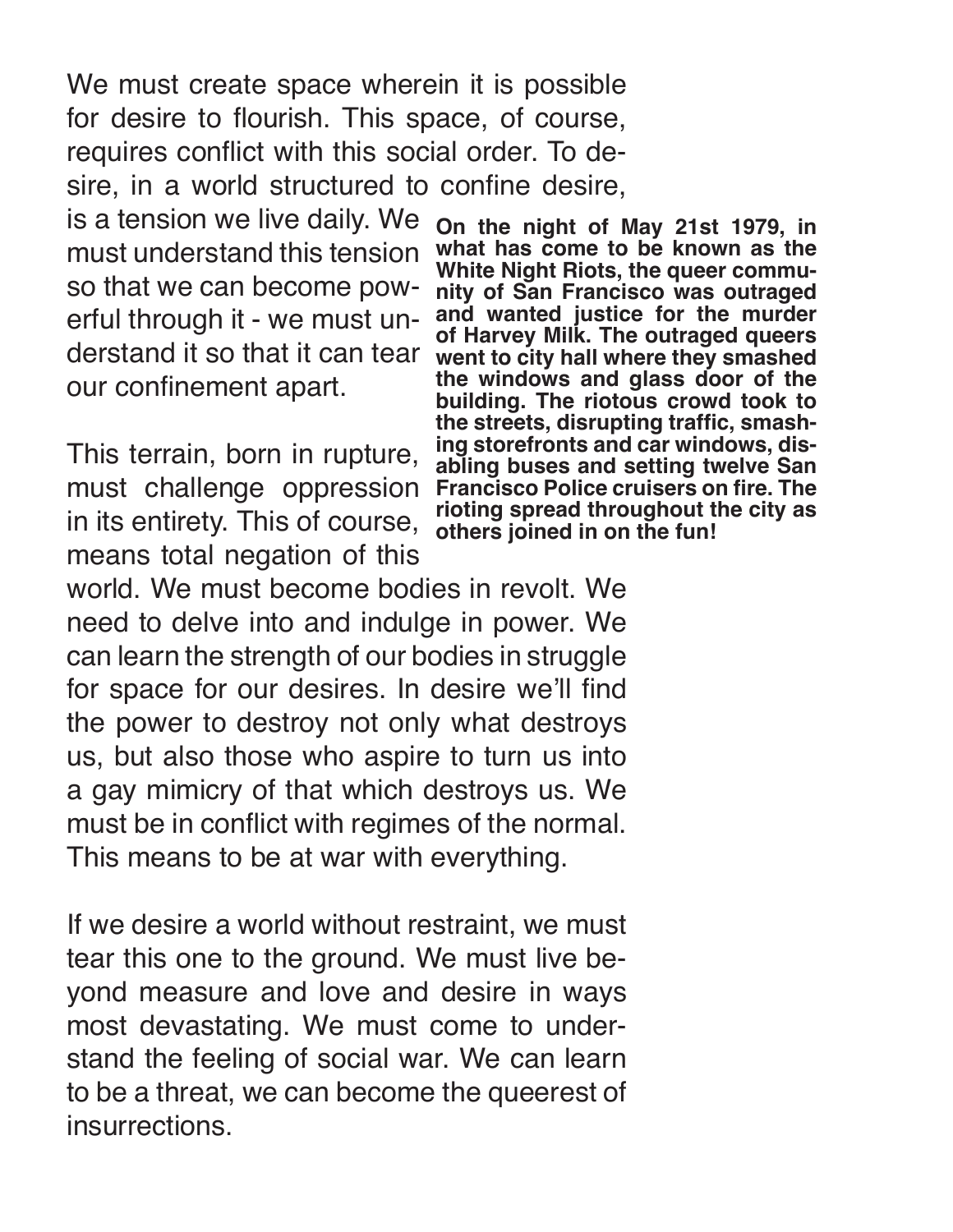

**In 1970, Stonewall veterans, Marsha P. A. Street Transvestite Action Property Revolutionaries. They opened the STAR house, a radical version of the "house" culture of black and latina <u>vided a safe and free place for queer</u> and trans street kids to stay. Marsha and Sylvia as the "House Mothers" hustled to pay rent so that the kids would not be forced to. Their "children" scavenged and stole food so that everyone in the house could eat. That's what we call mutual aid!**

We've despaired that we could never be as well-dressed or cultured as the Fab Five. We found nothing in Brokeback Mountain. We've spent far too long shuffling through hallways with heads-hung-low. We don't give a shit about marriage or the military. But oh we've had the hottest sex - everywhere - in all the ways

we aren't supposed to and the other boys at school definitely can't know about it.

**In the time between the Stonewall Riots and the outbreak of HIV, the queer community of New York saw the rise of a culture of public sex. Queers had orgies in squatted buildings, in abandoned semi-trucks, on the piers and in bars and clubs all along Christopher street. This is our idea of voluntary association of free individuals! Many mark this as the most sexually liberated time this country has ever seen. Though, the authors of this zine wholeheartedly believe we can outdo them.**

And when I was sixteen a would-be-bully pushed me and called me a faggot. I hit him in the mouth. The intercourse of my fist and his face was far sexier and more liberating than anything MTV ever offered our generation. With the pre-cum of desire on my lips I knew from then on that I was an anarchist.

In short, this world has never been enough for us. We say to it, "we want everything, motherfucker, try to stop us!"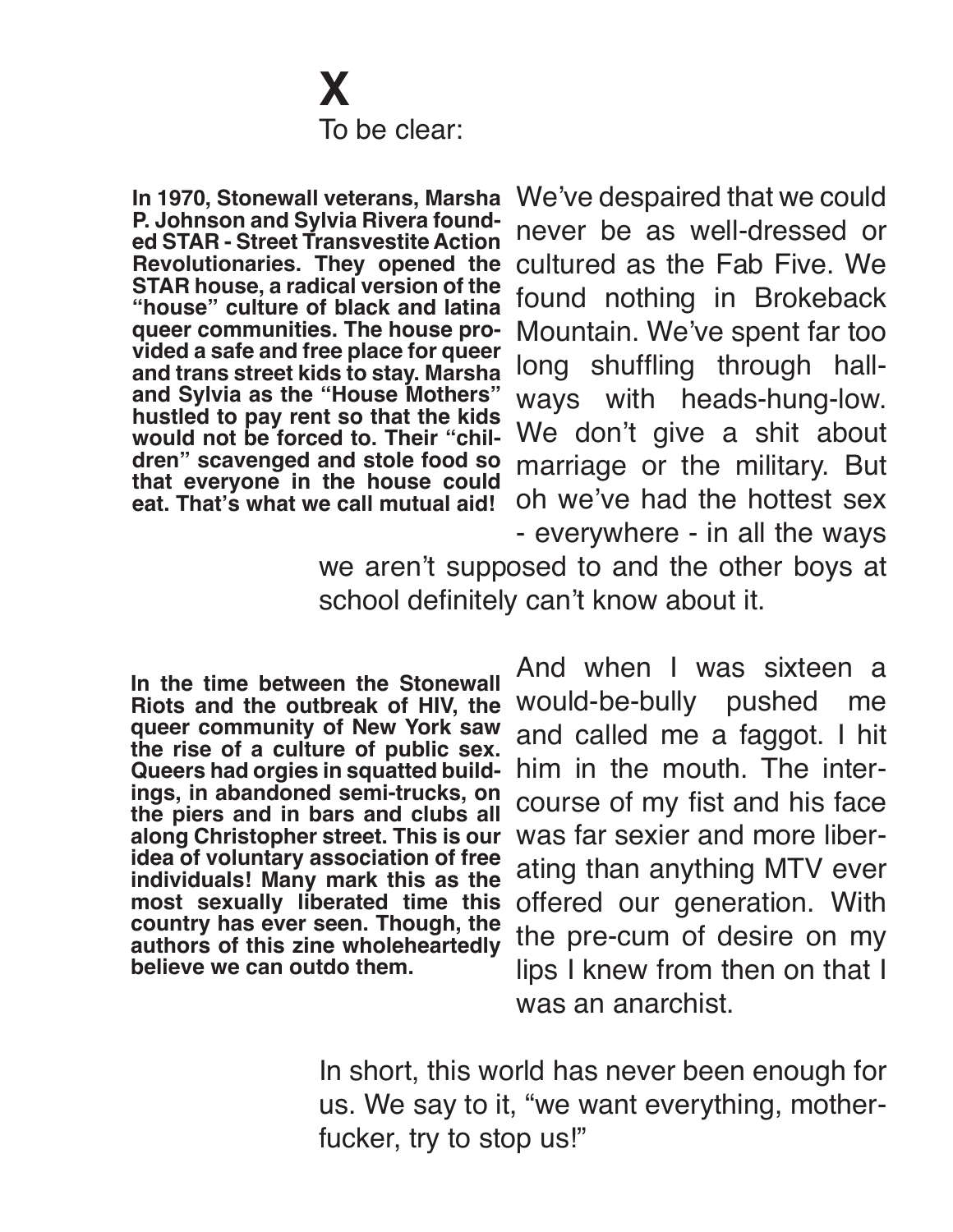